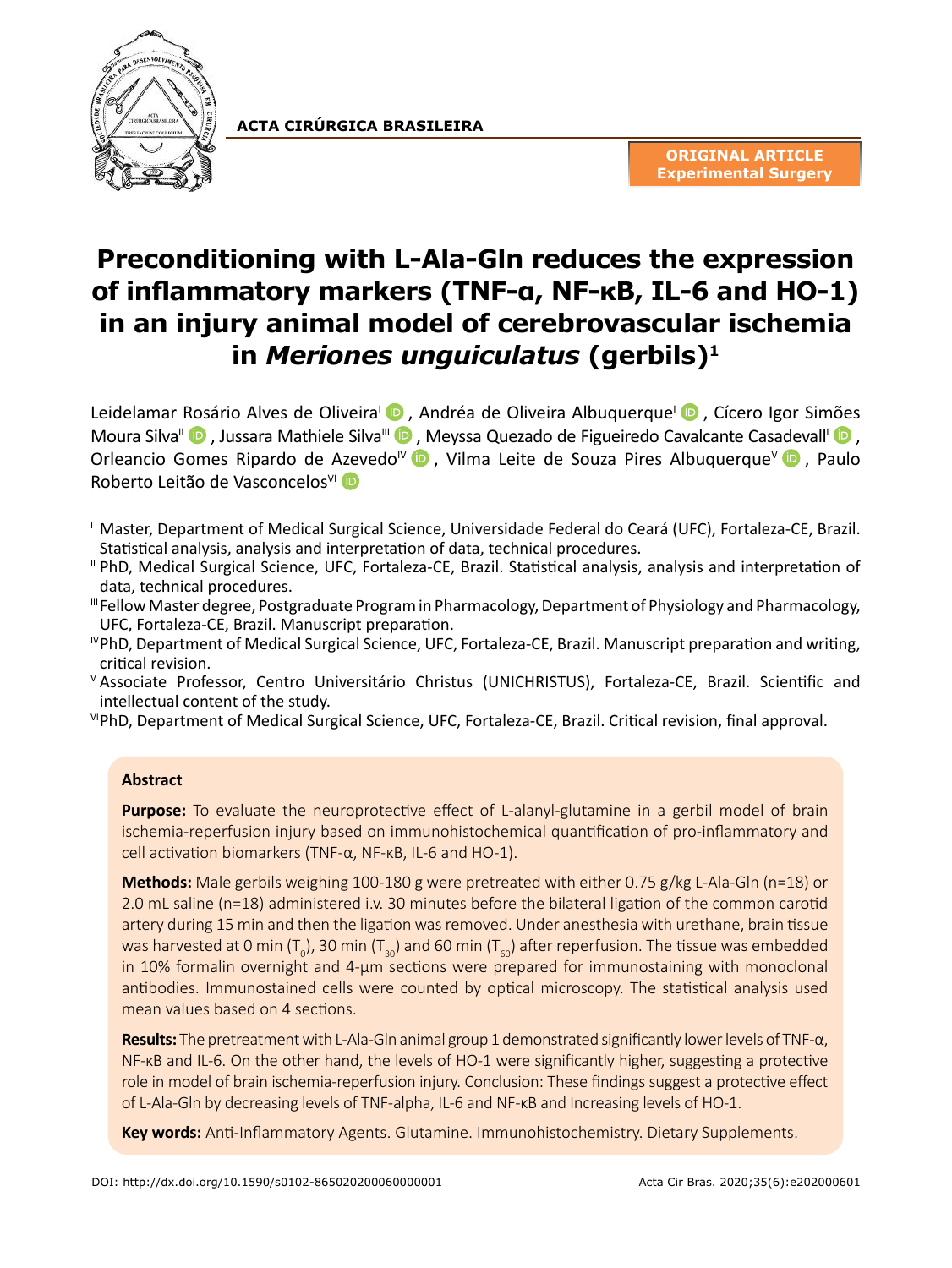## **■ Introduction**

Cerebrovascular diseases are currently the thirdmost important cause of death in several developed and developing countries. The European incidence of cerebral infarction is 1.35-2.2 / 1,000 inhabitants, and 83% of cases are associated to ischemic etiology<sup>1</sup>. According to the National Institute of Health, cerebrovascular diseases affect about 500,000 people every year in the U.S., with a mortality rate of 20-30% and a similar rate of severe disability<sup>2</sup>.

Cerebral ischemia is a reduction or total absence of oxygen and other metabolic substrates in the brain due to total or partial obstruction of the blood supply<sup>3</sup>. Reperfusion after brain ischemia increases the levels of pro-oxidant reactive oxygen species (ROS) in the brain tissue and may lead to neuronal injury as ROS interact directly with macromolecules (including proteins, lipids and DNA) or indirectly affect cellular signaling pathways and the regulation of gene expression<sup>4</sup>.

The triggering and maintaining of the inflammatory state depend on several known mediators secreted by activated cells at the site of injury $5,6$ . IL-6 is a cytokine and its physiological role in injury-induced inflammation shows a potent pro-inflammatory role<sup>7</sup>.

TNF- $\alpha$  acts on endothelial cells by promoting the migration of neutrophils and plays a key role stimulating endothelial cells to produce and release chemokines<sup>8</sup>.

The nuclear factor *kappa* B (NF-κB) regulates the expression of genes essential for inflammation, cell survival, proliferation and apoptosis<sup>9</sup>. Microsomal heme oxygenase-1 (HO-1) is activated by oxidative stress or by the presence of proinflammatory cytokines, endotoxins, heme and nitric oxide<sup>10,11</sup>.

Several reports have been published investigating cerebral ischemia using animal models. Several species have been tested<sup>11</sup>; among these, the Mongolian gerbil (*Meriones unguiculatus*) is an adjusted methodological option due to its high susceptibility to experimental cerebral ischemia induced by ligation of the common carotid artery<sup>12</sup>.

Numerous studies have shown that L-alanyl-Lglutamine is an essential amino acid, which is actively transported and metabolized in all animal tissues $^{13}$ ; the glutamate-glutamine cycle between glial cells and nerve endings is maintained through the uptake of gammaamino butyric acid and glutamate by astrocytes. These amino acids are converted to glutamine<sup>14</sup>. Disturbances in synthesis may result in the accumulation of glutamate in glial cells leading to neurotoxicity.

Studies by Kanoria<sup>12</sup> have shown that preconditioning with L-Ala-Gln protects against ischemia-reperfusion injury in several organs. Thus, the aim of this study was to evaluate the role of L-Ala-Gln to protect against brain ischemia-reperfusion injury in a gerbil model evaluated through immunohistochemistry (IHC) for the IL-6, TNF-α, NF-κB and HO-1.

## **■ Methods**

The study was conducted in accordance with the International Guiding Principles for Biomedical Research Involving Animals (1990). The study protocol was approved in 2008 by the Research Ethics Committee (CEPA) of Universidade Federal do Ceará (UFC), #127/07. The gerbils were supplied by the experimental animal facility at Centro Universitário Christus and used at the laboratory of experimental surgery (UFC School of Medicine).

#### *Experimental design*

The sample consisted of 36 healthy, well-nourished male gerbils (*Meriones ungiculatus*) aged 8-16 months and weighing 100-180 g. The sample was divided into two groups: in Group 1 (n=18), the animals were pretreated with saline (control) and submitted to ischemia and reperfusion. In Group 2 (n=18), the animals were pretreated with L-Ala-Gln and submitted to ischemia and reperfusion. Each group was divided into three subgroups (n≥4) according to the time following reperfusion: 0 min (T<sub>0</sub>), 30 min (T<sub>30</sub>) and 60 min (T<sub>60</sub>)<sup>15</sup>.

The animals were anesthetized with an intraperitoneal injection of urethane (1.5 g/kg) and submitted to osteotomy with a double-sided flexible grindstone attached to an electric motor, followed by the harvesting of brain tissue $15,16$ . Removal of internal pyramidal layer of the parietal region was performed using a method by Pires and cols. At the end of the procedure, the animals were euthanized by cervical dislocation.

#### *Brain ischemia protocol*

The surgical procedure started with trichotomy followed by an incision in the ventral region of the neck; the muscular and subcutaneous tissues were dissect with individualization and bilateral isolation of the common carotid arteries (CCAs) at 0.5 cm of bifurcation in the external carotid arteries and internal (occlusion point), followed by identification and clamping of the arteries, with bulldog type vascular clips, for a period of 15 minutes of ischemia followed by two reperfusion periods T30 and T60.

#### *Chemicals*

L-Ala-Gln was purchased from Fresenius Brazil. The 0.9% saline solution was purchased from Gaspar Viana and administered in a standardized volume of 2.0 mL.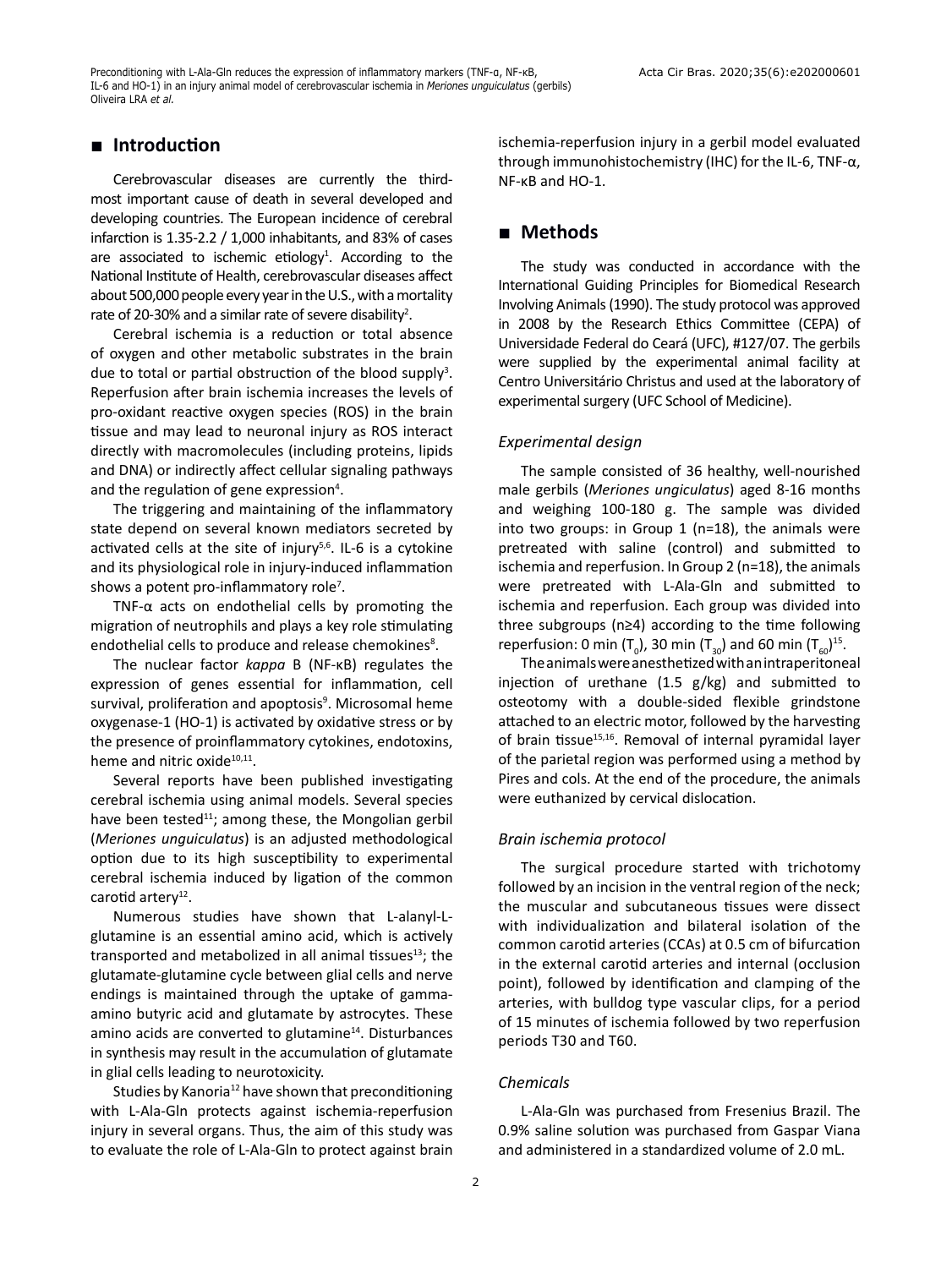#### *IHC analysis*

The brain tissue was submitted to immunohistochemical analysis with streptavidin-biotin to quantify TNF-α, NF-κB, IL-6 and HO-1. Initially, the tissue was fixed in 10% formalin for 24 hours, followed by embedding in paraffin. Sections measuring 4 μm were prepared with a microtome and placed on slides with poly-L-lysine, then dehydrated and hydrated with decreasing concentrations of alcohol and xylene. After heat-induced antigen retrieval (10min in citrate buffer pH=6.0), blocking with 3% hydrogen peroxide and rinsing with phosphate buffer solution (PBS), the samples were incubated overnight at 4ºC, according to manufacturer´s. Primary antibodies against IL-6 and TNF-α (goat polyclonal). NF-kB and HO-1 (mouse monoclonal) were used (1:200 diluted in 1 x PBS containing 5% BSA) (Santa Cruz, Texas, USA). The negative controls were treated with BSA but not with primary antibody.

After overnight incubation, the slides were washed in PBS and incubated with secondary mouse-anti-goat IgG-HRP for TNF-alpha and IL-6; and goat-anti-mouse for NF-kB and HO-1 both (1:100 diluted in 1 x PBS containing 5% BSA) (Santa Cruz, Texas, USA). Then, the slides were washed in PBS, and streptavidin- ABC complex conjugate (Santa Cruz) was added, followed by drying and the addition of 3,3-diaminobenzidine (Dako). Finally, the slides were mounted using Entellan (São Paulo, Brazil) and coverslips.

The evaluation of slides was performed by counting immunostained nerve cells, both neurons and neuroglia cells, observed at 400X magnification in an Olympus BX41 optical microscope. Ten fields of each slice were observed  $(x40, 10$  oculars, 0.5024mm<sup>2</sup> per field), with a total of 4 cuts per group, always trying to start with the internal pyramid layer. The analyses were performed by a pathologist. After the examiner's analysis, the immunohistochemistry findings were sent for statistical tests of concordance.

### *Statistical analysis*

The statistical analysis was performed with the software SPSS (v.17.0). Quantitative variables were initially analyzed with the Shapiro-Wilk test to verify the normality of the distribution. Having confirmed normality in all cases, mean values and standard deviations were calculated based on four sections. The groups and reperfusion times were compared with ANOVA and the post-hoc Tukey test. The level of statistical significance was set at 5% (*p*<0.05).

## **■ Results**

## *Immunohistochemistry for TNF-α*

The IHC TNF-alpha immunostained cells in the internal pyramidal layer of parietal region of animals that received L-Ala-Gln were significantly reduced after 60 minutes when compared to control group (saline 0.9% NaCl) (Fig. 1). TNF-alpha levels were significantly decreased after 60 minutes of ischemia (p=0.001) (Table 1). The immunoreactivity after 30 minutes showed a discrete reduction (p>0.05) on immunostained cells in L-Ala-Gln group in comparison to control group.



**Figure 1 -** Mean TNF-α levels (± SEM) in gerbil brain tissue according to time (T0, T30 and T60) and pretreatment with saline 0.9% *vs*. L-Ala-Gln (0.75g/kg). Representative photographs of, effect of pretreatment with L-Ala-Gln on internal pyramidal layer of parietal area, on immunoreactivity of TNF-alpha in the pyramidal layer in parietal cortex. (**A**) negative control (**B**, **D** and **F**) transient cerebral ischemia and saline 0,9% NaCl; **C**, **E** and **G** transient cerebral ischemia and L-Ala-Gln (0.75 g/kg): The figures **B** and **C**; **D** and **E**; and **F** and **G** are from T0, T30 and T60 minutes after the brain ischemia. Arrowheads show immunostained cells. Each group contained at least 4 animals. Bar=100 µm.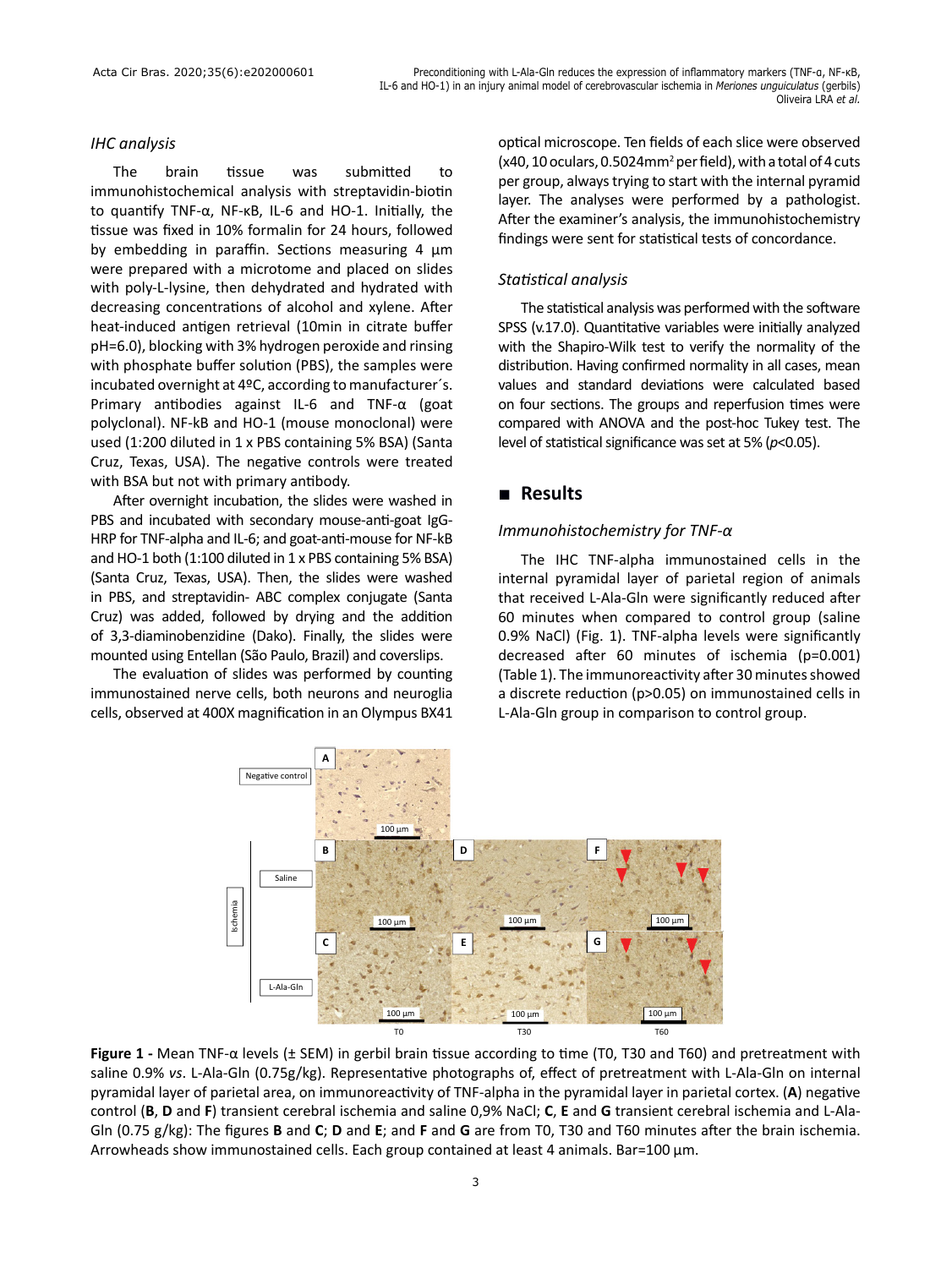**Table 1 -** Immunoreactivity for TNF-a in brain tissue sections from internal pyramidal layer of the cerebral cortex positive cells for each field on 0, 30 and 60 minutes.

| Time (min) | Ischemia $+$<br><b>Saline</b> | Ischemia +<br>L-Ala-Gin | р           |
|------------|-------------------------------|-------------------------|-------------|
|            | Mean ± SEM                    | <b>Mean ± SEM</b>       |             |
|            | $30.3 \pm 36.0$               | $3.5 \pm 7.0$           | $p=1.000$   |
| 30         | 333.0±395.6                   | $3.5 \pm 7.0$           | $p = 0.503$ |
| 60         | $1015.5 \pm 102.8$            | $3.5 \pm 7.0$           | $p=0.001*$  |

The number of TNF-alpha immunoreactive neurons in saline and L-Ala-Gln groups. The morphological analysis was performed evaluating the immunostained central nervous system nerve cells (neurons and neuroglia cells), observed at 400X magnification in an Olympus BX41 optical microscope. Ten fields of each cut were observed, with a total of 4 cuts per group, always trying to start with the internal pyramid layer (p<0.05).

#### *Immunohistochemistry for NF-kB*

The animals that received L-Ala-Gln demonstrated significantly reduced positive-IHC neurons of NF-κB levels on the internal pyramidal layer of the parietal region, detected through immunohistochemistry in the cortex of parietal region, after 30 and 60 minutes, respectively when compared to saline (0.9% NaCl) group (p=0.001) (Table 2). In addition, the NF-kB immunoreactivity was weaker in L-Ala-Gln group compared to saline group levels (Fig. 2).

**Table 2 -** Immunoreactivity for NF-kB in brain tissue sections from internal pyramidal layer of the cerebral cortex positive cells for each field on 0, 30 and 60 minutes.

| Time (min) | Ischemia +<br><b>Saline (0.9%)</b> | Ischemia +<br>L-Ala-Gin<br>(0,75g/kg) | р           |
|------------|------------------------------------|---------------------------------------|-------------|
|            | Mean ± SEM                         | Mean ± SEM                            |             |
|            | $463.0 \pm 535.0$                  | $450.3 \pm 523.8$                     | $p=1.000$   |
| 30         | 1234.8±144.9                       | 247.5±495.0                           | $p=0.0001*$ |
| 60         | 1286.3±85                          | 217.8±435.5                           | $p=0.0001*$ |

The number of NF-kB immunoreactive neurons in saline and L-Ala-Gln groups. The morphological analysis was performed evaluating the immunostained central nervous system nerve cells (neurons and neuroglia cells), observed at x400 magnification in an Olympus BX41 optical microscope. Ten fields of each cut were observed, with a total of 4 cuts per group, always trying to start with the internal pyramid layer. L-Ala-Gln *vs*. Saline group p<0.0001 at T30 and T60 after ischemia.



**Figure 2** - Mean NF-kB levels (± SEM) in gerbil brain tissue according to time (T<sub>o</sub>, T<sub>30</sub> and T<sub>60</sub>) and pretreatment with saline 0.9% *vs*. L-Ala-Gln (0.75g/kg). Representative photographs of, effect of pretreatment with L-Ala-Gln on internal pyramidal layer of parietal area, on immunoreactivity of NF-kB in the pyramidal layer in parietal cortex. (**A**) negative control (**B**, **D** and **F**) transient cerebral ischemia and saline 0,9% NaCl; **C**, **E** and **G** transient cerebral ischemia and L-Ala-Gln (0.75 g/kg): The figures **B** and **C**; **D** and **E**; and **F** and **G** are from T0, T30 and T60 minutes after the brain ischemia. Arrowheads show immunostained cells. Each group contained at least 4 animals. Bar=100 µm.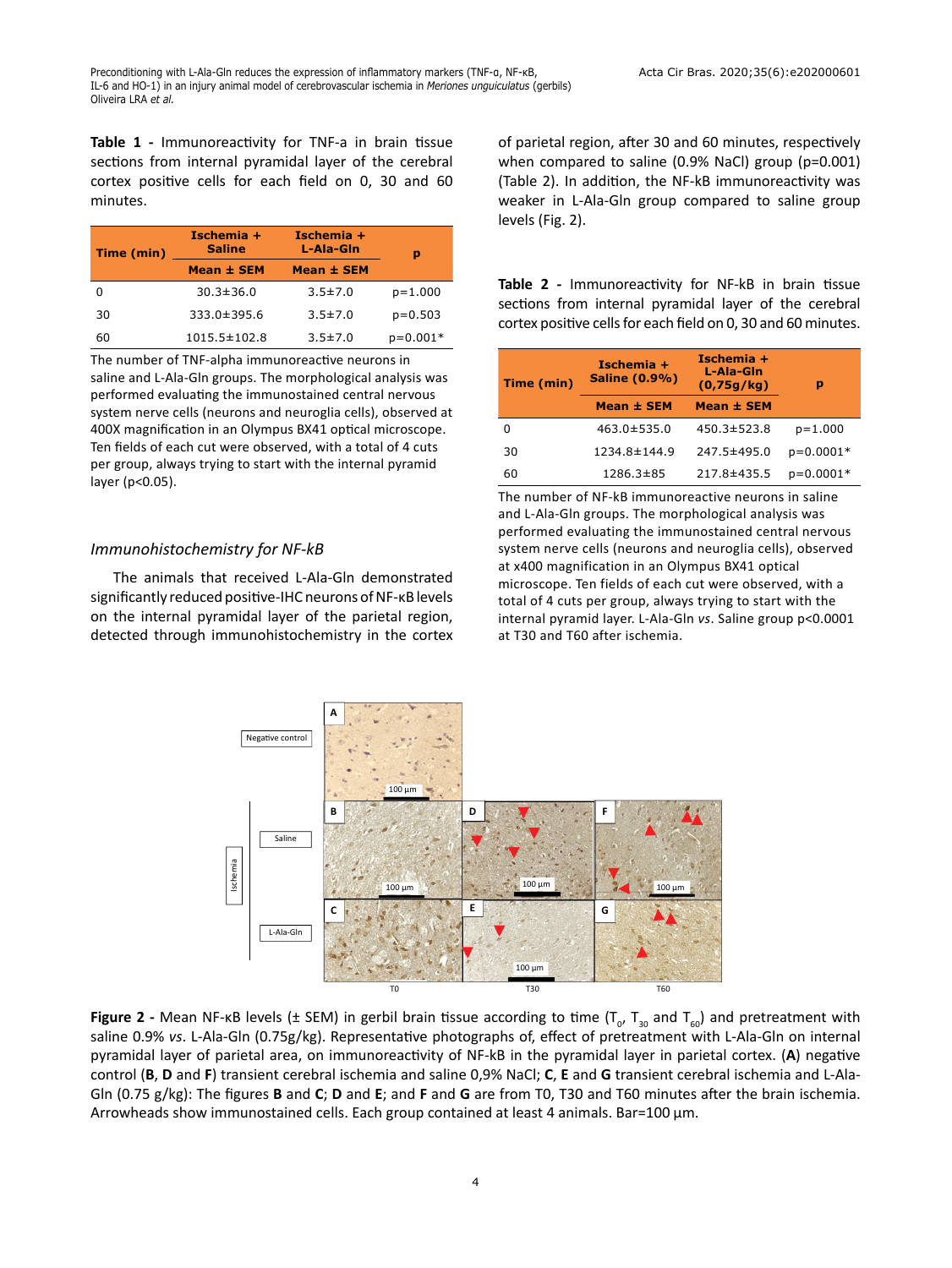#### *Immunohistochemistry for IL-6*

The IL-6 immunostained positive cells had demonstrated a significant decrease after 30 minutes of ischemia injury on internal pyramidal layer of the parietal area from animals treated with L-Ala-Gln (Fig. 3). Although, after 60 minutes, the means of both groups are quite different (316.0 and 28.5); however, it cannot demonstrate the significance due to the standard error of mean (SEM) of the saline group (p=0.033) (Table 3).



Figure 3 - Mean IL-6 levels (± SEM) in gerbil brain tissue according to time (T<sub>o</sub>, T<sub>30</sub> and T<sub>60</sub>) and pretreatment with saline 0.9% *vs*. L-Ala-Gln (0.75g/kg). Representative photographs of, effect of pretreatment with L-Ala-Gln on internal pyramidal layer of parietal area, on immunoreactivity of IL-6 in the pyramidal layer in parietal cortex. (**A**) negative control (**B**, **D** and **F**) transient cerebral ischemia and saline 0,9% NaCl; **C**, **E** and **G** transient cerebral ischemia and L-Ala-Gln (0.75 g/kg): The figures **B** and **C**; **D** and **E**; and **F** and **G** are from T0, T30 and T60 minutes after the brain ischemia. Arrowheads show immunostained cells. Each group contained at least 4 animals. Bar=100 µm.

**Table 3 -** Immunoreactivity for IL-6 in brain tissue sections from internal pyramidal layer of the cerebral cortex positive cells for each field on 0, 30 and 60 minutes.

| Time (min) | Ischemia $+$<br><b>Saline (0.9%)</b> | Ischemia $+$<br>L-Ala-Gin | p          |
|------------|--------------------------------------|---------------------------|------------|
|            | Mean ± SEM                           | Mean ± SEM                |            |
|            | $311.0 \pm 246.5$                    | 14.8±29.5                 | $p=0.817$  |
| 30         | $536.3 \pm 119.8$                    | $9.0 \pm 18.0$            | $p=0.033*$ |
| 60         | $316.0 \pm 365.4$                    | $28.5 \pm 57.0$           | $p=0.591$  |

The number of IL-6 immunoreactive neurons in saline and L-Ala-Gln groups. The morphological analysis was performed evaluating the immunostained central nervous system nerve cells (neurons and neuroglia cells), observed at x400 magnification in an Olympus BX41 optical microscope. Ten fields of each cut were observed, with a total of 4 cuts per group, always trying to start with the internal pyramid layer. L-Ala-Gln *vs*. Saline group p<0.033 at T30 after ischemia.

#### *Immunohistochemistry for HO-1*

The HO-1 marker had demonstrated an significant increase on immunostained positive cells of internal pyramidal layer of parietal area from tissue brain of gerbils treated with L-Ala-Gln, after 0, 30 and 60 minutes of ischemia and reperfusion injuries in animals treated with L-Ala-Gln (p=0.015), (p=0.013) and (p=0.007) respectively, in comparison to gerbils that were administered saline 0.9% NaCl, observed in internal pyramidal layer of parietal region (Fig. 4, Table 4).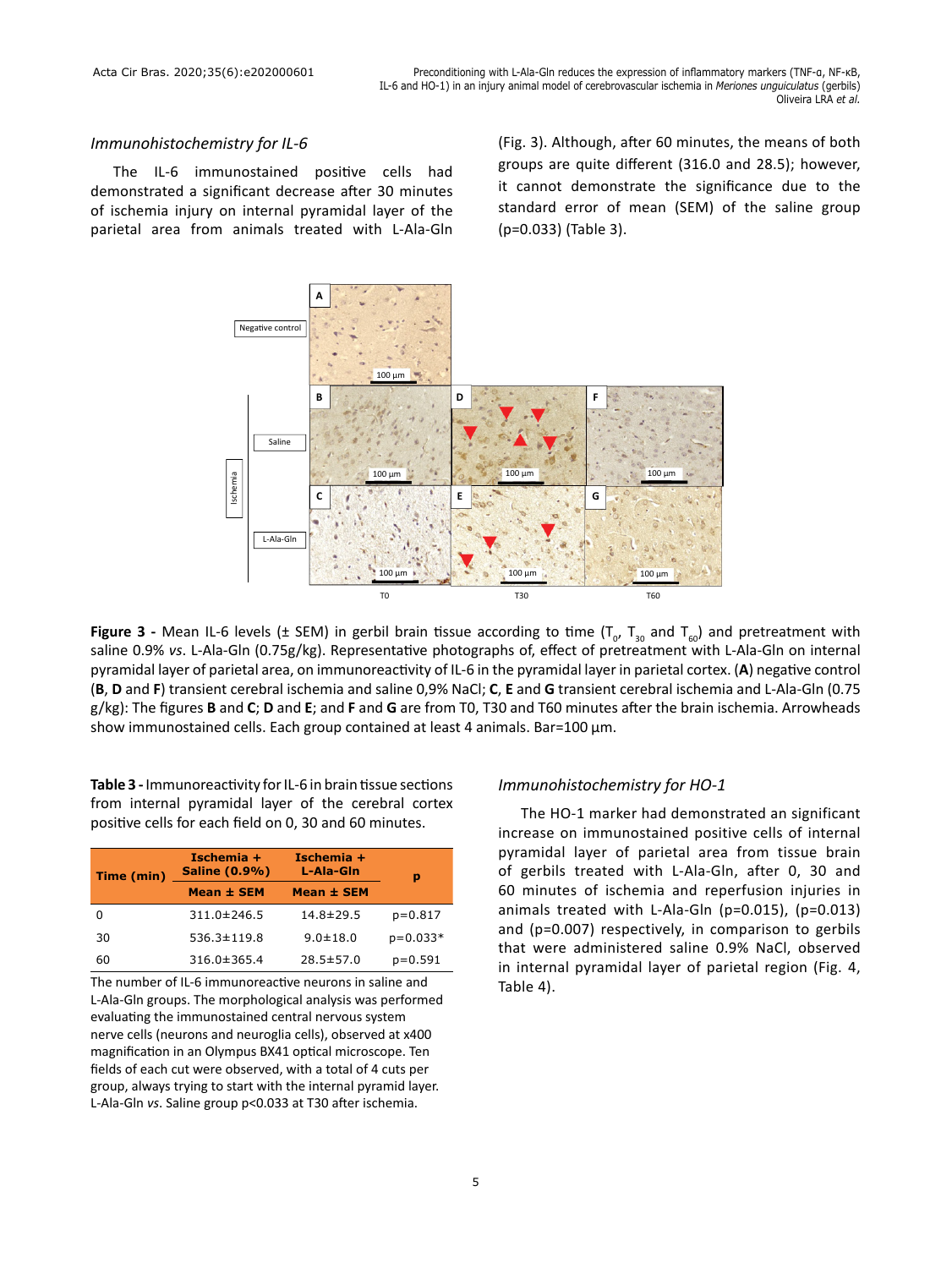Preconditioning with L-Ala-Gln reduces the expression of inflammatory markers (TNF-α, NF-κB, IL-6 and HO-1) in an injury animal model of cerebrovascular ischemia in *Meriones unguiculatus* (gerbils) Oliveira LRA *et al.*



**Figure 4** - Mean HO-1 levels (± SEM) in gerbil brain tissue according to time (T<sub>o</sub>, T<sub>30</sub> and T<sub>60</sub>) and pretreatment with saline 0.9% *vs*. L-Ala-Gln (0.75g/kg). Representative photographs of, effect of pretreatment with L-Ala-Gln on internal pyramidal layer of parietal area, on immunoreactivity of HO-1 in the pyramidal layer in parietal cortex. (**A**) negative control (**B**, **D** and **F**) transient cerebral ischemia and saline 0,9% NaCl; **C**, **E** and **G** transient cerebral ischemia and L-Ala-Gln (0.75 g/kg): The figures **B** and **C**; **D** and **E**; and **F** and **G** are from T0, T30 and T60 minutes after the brain ischemia. Arrowheads show immunostained cells. Each group contained at least 4 animals. Bar=100 µm.

**Table 4 -** Immunoreactivity for HO-1 in brain tissue sections from internal pyramidal layer of the cerebral cortex positive cells for each field on 0. 30 and 60 minutes.

| Time (min) | <b>Ischemia</b><br>+ Saline<br>$(0.9\%)$<br>Mean ± SEM | Ischemia +<br>L-Ala-Gin<br>(0.75q/kg)<br>Mean ± SEM | р          |
|------------|--------------------------------------------------------|-----------------------------------------------------|------------|
| O          | $3.4 \pm 9.7$                                          | $9.8 + 13.0$                                        | $p=0.015*$ |
| 30         | $6.8 + 13.0$                                           | $11.3 \pm 13.7$                                     | $p=0.013*$ |
| 60         | $7.5 \pm 13.7$                                         | $18.1 \pm 13.5$                                     | $p=0.007*$ |

The number of HO-1 immunoreactive cells in saline and L-Ala-Gln groups. The morphological analysis was performed evaluating the immunostained central nervous system cells (neurons and neuroglia cells), observed at 400X magnification in an Olympus BX41 optical microscope. Ten fields of each cut were observed. with a total of 4 cuts per group. always trying to start with the internal pyramid layer. The p=0.015, p=0.013, and p=0.007 *vs* 0.9% Na Cl control group after 0, 30 and 60 minutes of reperfusion respectively.

## **■ Discussion**

In this study, we found immunohistochemical evidence of the protective effect of L-Ala-Gln on the internal pyramidal layer of the parietal area of gerbil brain tissue exposed to ischemia and reperfusion injuries based on the quantification of inflammation and cell activation biomarkers (TNF-α, NF-κB, IL-6 and HO-1). In 2011, Pires and cols. using the same bilateral occlusion protocol of cerebral ischemia/reperfusion demonstrated that precondition with L-Ala-Gln reduced the oxidative stress in cerebral tissue<sup>15</sup>. Thus, this study evaluates the inflammatory aspect of cerebral ischemia/reperfusion.

The finding of significantly lower TNF-α levels in L-Ala-Gln group at  $T_{60}$  suggests L-Ala-Gln has a neuroprotective effect preventing cellular damage, on internal pyramidal layer of parietal area, induced by cytokines and proinflammatory mediators released in association with inflammatory microvascular injury and ROS-mediated cytotoxicity<sup>17</sup>.

A redox-sensitive transcription factor, NF-κB activates the inflammatory transcription cascade, regulating an array of inflammatory genes in addition to certain mediators with anti-inflammatory action. NF-κB has therefore been proposed as a target for cell protection against oxidative stress, pro-inflammatory factors and sclerosis in several sites, including the myocardium and the brain<sup>18</sup>. Our finding of significantly reduced levels of NF-κB in preconditioned animals with L-Ala-Gln at  $T_{60}$  is in concordance of other reports investigating the neuroprotective action of L-Ala-Gln and its interaction with glutaminergic NF-κB-dependent pathways<sup>18</sup>.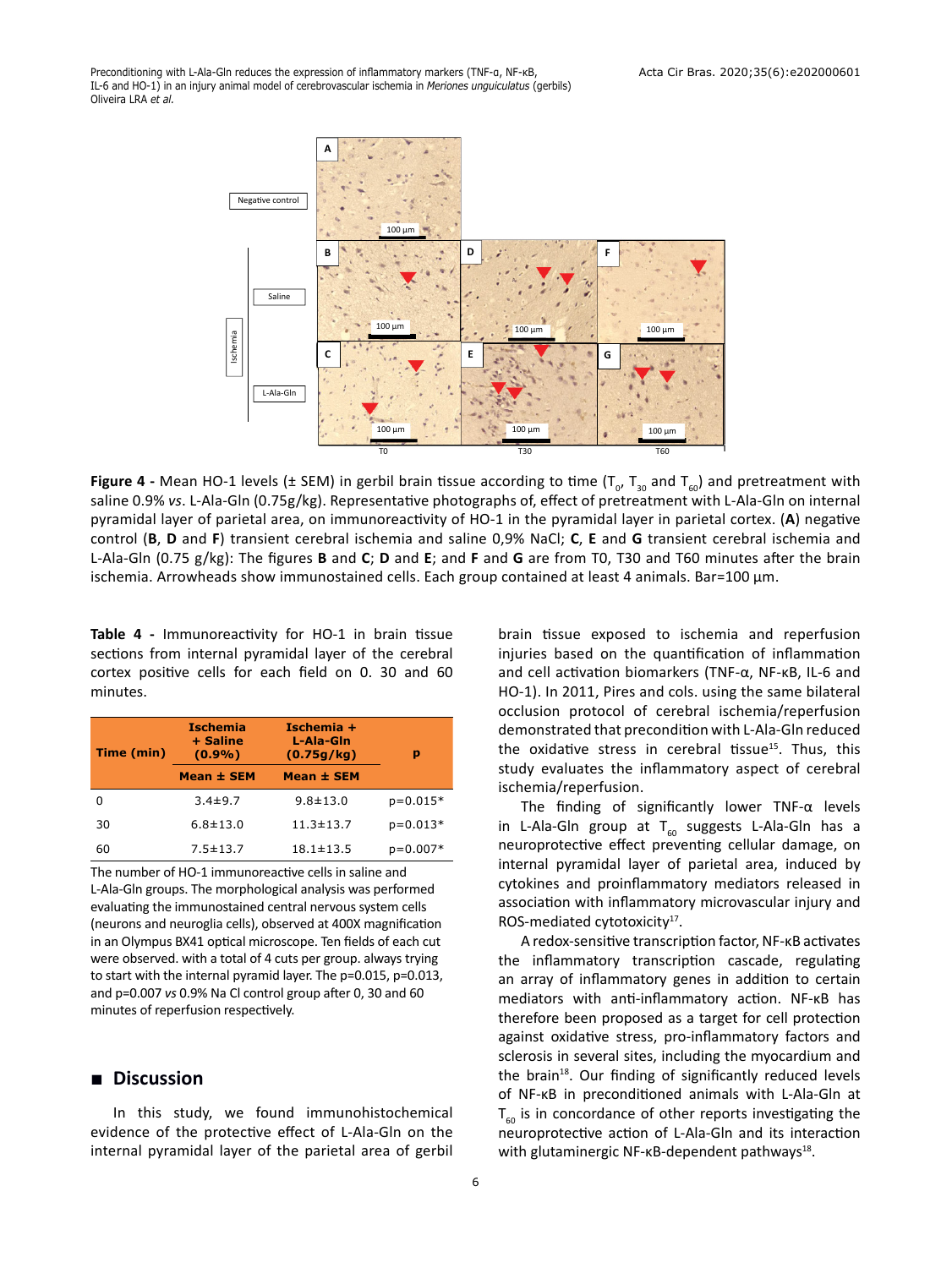IL-6 is a multifunctional cytokine produced by several cell types, especially cells of the mononuclear phagocyte system. It plays an important role in lymphocyte (CD4+) differentiation, immunoglobulin secretion, formation of multipotent cell colonies in the bone marrow, and several proteins involved in the acute phase of systemic inflammation<sup>19</sup>.

The significantly lower IL-6 levels observed in L-Ala-Gln group at  $T_{30}$  suggests its protective against brain cell damage induced by cytokines and proinflammatory mediators released in association with microvascular injury. These findings agree with those of other studies employing cerebral ischemia/reperfusion models<sup>19,20</sup>.

Some studies have shown that the induction of HO-1 promotes cellular protection against oxidative injury through different mechanisms, such as by controlling intracellular levels of free heme (an anti-oxidant), producing biliverdin (an anti-oxidant), improving perfusion of nutrients via the release of CO, and inducing ferritin synthesis through the release of free iron $21,22$ .

Furthermore, low heme concentrations may have anti-inflammatory and cytoprotective effects by increasing the HO-1 expression and stimulating the formation of HO-1 and its products, such as CO and biliverdin. In the present study, HO-1 levels at  $T_{o'}$   $T_{30}$ and  $T_{60}$  were significantly higher in tissues from animals preconditioned with L-Ala-Gln, as shown elsewhere in the literature<sup>21,23-27</sup>.

L-Aln-Gln has been investigated extensively in order to evaluate tissue injury pathways and mechanisms in target organs in ischemia-reperfusion models $13$ . The studies published so far provide strong evidence of a cytoprotective effect of L-Ala-Gln in various cell types and of the molecular and biochemical-signaling pathways implicated in antioxidant defense and the (probably sclerotic) anti-inflammatory action of L-Aln-Gln.

Preconditioning with L-Aln-Gln has shown to reduce the extension of myocardial cell damage associated with ischemia-reperfusion injury in experimental models. L-Aln-Gln is believed to inhibit the harmful effects of neuronal NO synthetase by nitrergic route and thereby inhibit glutamine synthetase. The blocking of NO synthesis may involve other enzymes such as glutamine synthase $^{28}$ . It should be pointed out that the main metabolic changes are observed during the first minutes of reperfusion, indicating they represent a reaction to early reperfusion-induced oxidative stress<sup>16</sup>.

The epidemiological data of the non-transmissible diseases such as cerebrovascular ischemia increased in the last decade, requiring the development of a new tool to prevent or to reduce the potential negative effects of this kind of injury; thus, a translational approaching for this study could be done. Probably, the adoption of a diet rich in amino acids like Alanine and Glutamine could be a protective factor reducing the worst damages on neuronal tissue that led the patients to a several disabilities in many cases.

Further studies including a larger array of inflammatory and cell activation biomarkers are required to confirm the efficacy and safety of preconditioning with L-Ala-Gln against the deleterious effects of brain ischemia and reperfusion.

# **■ Conclusion**

Preconditioning with L-Ala-Gln has a potentially protective role against inflammation induced by brain ischemia and reperfusion.

# **■ Acknowledgements**

To Conceição da Silva Martins (laboratory technician) and Dra. Gerly Anne Castro Brito (coordinator) of the histology core facility at UFC; and to Dr. David Bollick from the University of Virginia for the English review.

# **■ References**

- 1. Pontes-Neto OM, Cougo P, Martins SC, Abud DG, Nogueira RG, Miranda M, Castro-Afonso, LH, Rebello LC, Caldas JGMP, Bazan R, Bezerra DC, Rezende MT, Freitas GR, Longo A, Magalhães P, Carvalho JJF, Montalverne FJ, Lima FO, Andrade GHV, Massaro AR, Oliveira-Filho J, Gagliardi R, Silva GS. Brazilian guidelines for endovascular treatment of patients with acute ischemic stroke. Arq Neuropsiquiatr. 2017;75(1):50-6. doi: 10.1590/0004-282X20160174.
- 2. Duarte SG, Campos AD, Colli BO. Functional evaluation of temporary focal cerebral ischemia: experimental model. Arq Neuropsiquiatr. 2003;61(3B):751-6. doi: 10.1590/ s0004-282x2003000500009.
- 3. Moro MA, Almeida A, Bolanos JP, Lizasoain I. Mitochondrial respiratory chain and free radical generation in stroke. Free Radic Biol Med. 2005;39(10):1291-304. doi: 10.1016/j. freeradbiomed.2005.07.010.
- 4. Scandalios JG. Oxidative stress: molecular perception and transduction of signals triggering antioxidant gene defenses. Braz J Med Biol Res. 2005;38(7):995-1014. doi: 10.1590/s0100-879x2005000700003.
- 5. Medzhitov R. Origin and physiological roles of inflammation. Nature. 2008;454(7203):428-35. doi: 10.1038/nature07201.
- 6. Valenca SS, Porto LC. Immunohistochemical study of lung remodeling in mice exposed to cigarette smoke\*. J Bras Pneumol. 2008;34(10):787-95. doi: 10.1590/s1806- 37132008001000006.
- 7. Xiao W. Advances in NF-kappaB signaling transduction and transcription. Cell Mol Immunol. 2004;1(6):425-35.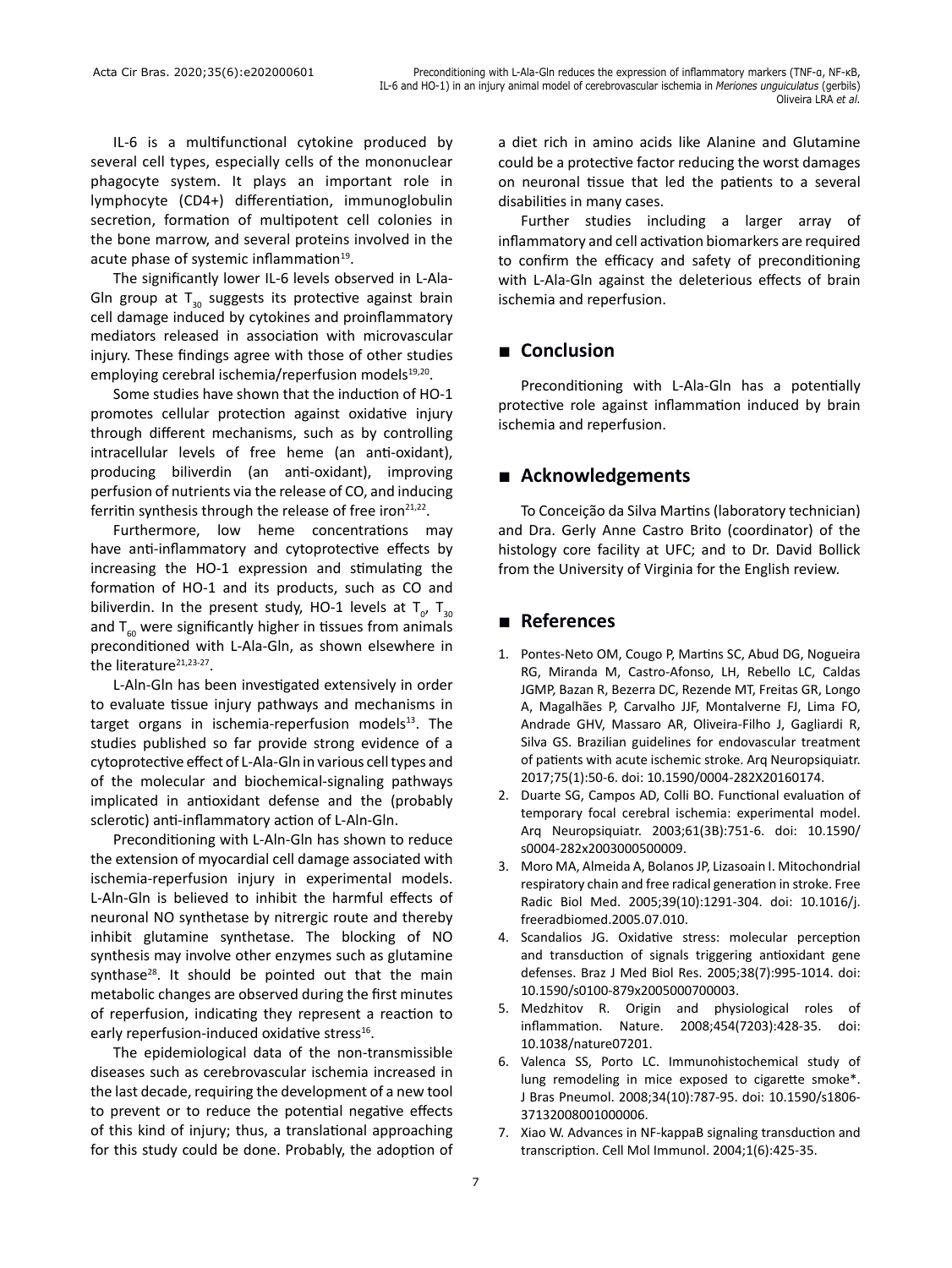- 8. Roveran V, Silva MA, Yamano L, Rodrigues LP, Vasquez ML, Piato S. Local expression of tumor necrosis factoralpha on premature rupture of membranes. Rev Bras Ginecol Obstet. 2009;31(5):249-53. doi: 10.1590/s0100- 72032009000500008.
- 9. Yachie A, Toma T, Mizuno K, Okamoto H, Shimura S, Ohta K, Kasahara Y, Koizumi S. Heme oxygenase-1 production by peripheral blood monocytes during acute inflammatory illnesses of children. Exp Biol Med (Maywood). 2003;228(5):550-6. doi: 10.1177/15353702-0322805-26.
- 10. Abraham NG, Kappas A. Pharmacological and clinical aspects of heme oxygenase. Pharmacol Rev. 2008;60(1):79- 127. doi: 10.1124/pr.107.07104.
- 11. Alves MA, Guimaraes SB, Dias DA, Vasconcelos PR, Coelho Vde P, Vasconcelos PR. Effects of L-alanyl-glutamine upon the blood and kidney biochemical parameters in the rat hind limb model of ischemia/reperfusion. Acta Cir Bras. 2005;20(6):445-9. doi: 10.1590/s0102- 86502005000600009.
- 12. Kanoria S, Jalan R, Seifalian AM, Williams R, Davidson BR. Protocols and mechanisms for remote ischemic preconditioning: a novel method for reducing ischemia reperfusion injury. Transplantation. 2007;84(4):445-58. doi: 10.1097/01.tp.0000228235.55419.e8.
- 13. Muniz LRF, Faria MHG, Vasconcelos PRL. Metabolic evaluation of ischemic and reperfusion brain injury following bilateral occlusion of common carotid arteries: an experimental study in rats. Acta Cir Bras. 2004;19:529- 34 doi: 10.1590/S0102-86502004000500012.
- 14. Pandya JD, Sullivan PG, Pettigrew LC. Focal cerebral ischemia and mitochondrial dysfunction in the TNFalphatransgenic rat. Brain Res. 2011;1384:151-60. doi: 10.1016/j. brainres.2011.01.102.
- 15. Pires VL, Souza JR, Guimaraes SB, Silva Filho AR, Garcia JH, Vasconcelos PR. Preconditioning with L-alanyl-L-glutamine in a Mongolian gerbil model of acute cerebral ischemia/ reperfusion injury. Acta Cir Bras. 2011;26 Suppl 1:14-20. doi: 10.1590/s0102-86502011000700004.
- 16. Tripathy D, Yin X, Sanchez A, Luo J, Martinez J, Grammas P. Cerebrovascular expression of proteins related to inflammation, oxidative stress and neurotoxicity is altered with aging. J Neuroinflammation. 2010;7:63. doi: 10.1186/1742-2094-7-63.
- 17. Murphy CG, Chen G, Winter DC, Bouchier-Hayes DJ. Glutamine preconditioning protects against tourniquetinduced local and distant organ injury in a rodent ischemiareperfusion model. Acta Orthop. 2007;78(4):559-66. doi: 10.1080/17453670710014220.
- 18. Moreira TJ, Cebere A, Cebers G, Ostenson CG, Efendic S, Liljequist S. Reduced HO-1 protein expression is associated with more severe neurodegeneration after transient ischemia induced by cortical compression in

diabetic Goto-Kakizaki rats. J Cereb Blood Flow Metab. 2007;27(10):1710-23. doi: 10.1038/sj.jcbfm.9600479.

- 19. Ryter SW, Tyrrell RM. The heme synthesis and degradation pathways: role in oxidant sensitivity. Heme oxygenase has both pro- and antioxidant properties. Free Radic Biol Med. 2000;28(2):289-309. doi: 10.1016/ s0891-5849(99)00223-3.
- 20. Belcher JD, Mahaseth H, Welch TE, Otterbein LE, Hebbel RP, Vercellotti GM. Heme oxygenase-1 is a modulator of inflammation and vaso-occlusion in transgenic sickle mice. J Clin Invest. 2006;116(3):808-16. doi: 10.1172/JCI26857.
- 21. Guan L, Zhang YL, Wen T, Wang XF, Zhu MX, Zhao JY. Dynamic changes of heme oxygenase-1 in the hippocampus of rats after acute carbon monoxide poisoning. Arch Environ Contam Toxicol. 2011;60(1):165-72. doi: 10.1007/s00244- 010-9524-3.
- 22. Morimoto K, Ohta K, Yachie A, Yang Y, Shimizu M, Goto C, Toma T, Kasahara Y, Yokohama H, Miyata T, Seki H, Koizumi S. Cytoprotective role of heme oxygenase (HO)-1 in human kidney with various renal diseases. Kidney Int. 2001;60(5):1858-66. doi: 10.1046/j.1523- 1755.2001.01000.x.
- 23. Alves WFG, SB Vasconcelos, PR Cavalcante, Vasconcelos PRL. Repercussões da L-alanil-glutamina sobre as concentrações de lactato e lactato desidrogenase (LDH) em pacientes com isquemia crítica dos membros inferiores submetidos a revascularização distal. Acta Cir Bras. 2003;18:209-15.
- 24. Barbosa RCC, Guimarães SB, Vasconcelos PRC, Chaves CR, Vasconcelos PRL. Metabolic effects of glutamine in rats subjected to scald burn. Acta Cir Bras. 2003;18(6):527-33. doi: 10.1016/j.burns.2005.12.014.
- 25. Campelo MW, Campelo AP, Lopes LG, Santos AA, Guimaraes SB, Vasconcelos PR. Effects of Rut-bpy (Cis-[Ru(bpy)2(SO3) (NO)]PF 6), a novel nitric oxide donor, in L-NAME-induced hypertension in rats. Acta Cir Bras. 2011;26 Suppl 1:57-9. doi: 10.1590/s0102-86502011000700012.
- 26. Yasuhara M. L-glutamine-induced heme oxygenase-1 protects small intestine from warm ischemia and reperfusion injury in the rat. Hokkaido J Med Sci. 2001;76:21-34.
- 27. Wang HQ, Xu YX, Zhu CQ. Upregulation of heme oxygenase-1 by acteoside through ERK and PI3 K/Akt pathway confer neuroprotection against beta-amyloidinduced neurotoxicity. Neurotox Res. 2012;21(4):368-78. doi: 10.1007/s12640-011-9292-5.
- 28. Zhao ZQ, Corvera JS, Halkos ME, Kerendi F, Wang NP, Guyton RA, Vinten-Johansen J. Inhibition of myocardial injury by ischemic postconditioning during reperfusion: comparison with ischemic preconditioning. Am J Physiol Heart Circ Physiol. 2003;285(2):H579-88. doi: 10.1152/ ajpheart.01064.2002.